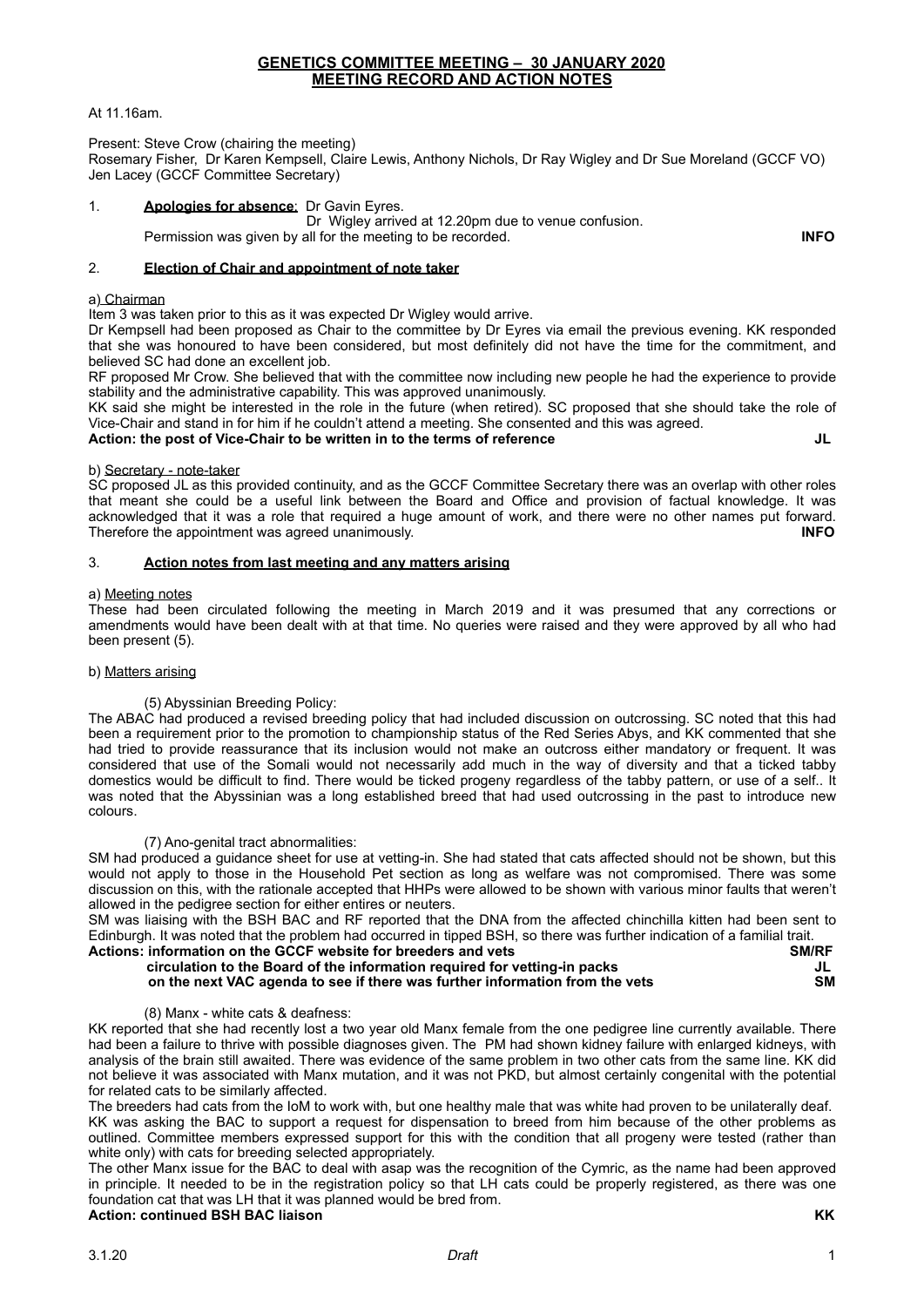### (10) Breeder education/training

Before the last meeting AN had circulated a paper that gave information on cat genetics followed by some quizzes on the content. It had been thought they would be useful, but there had been no action taken. It was agreed it would be ideal if there could be provision for online interaction starting at a very basic level. If those planning to breed, at the time of obtaining a prefix, registering their first litter and/or applying for the Breeder Scheme could do some open book self testing they would be gaining knowledge regardless of their score level.

AN thought the first level genetic information was there, but other aspects should be added: an understanding of GCCF processes, plus knowledge of breeding practices and veterinary basics. He had a contact who put together online training programs and testing, and GC members thought this could be worth exploring, even though it would have a price tag, as it could be useful in other areas such as judge training.<br>Action: circulate the existing paper to all

| Action: circulate the existing paper to all                                           | AN  |
|---------------------------------------------------------------------------------------|-----|
| work on other areas                                                                   | All |
| discuss the possibility of suitable self learning & testing with the program provider | AN  |

### (12) Negative registers

CL requested clarification on the purpose of these. It was explained they were now largely historic records as breeders used DNA testing and could record results via registration if required. When results had been obtained by ultrasound scanning (particularly PKD) it was important to use a respected independent website, such as FAB, to indicate that their lines were clear. When FAB had become ICC they no longer wished to host them and GCCF had agreed to preserve them so that hreeders could refer to them and add data to them if they so wished them, so that breeders could refer to them, and add data to them if they so wished.

## 4. **Review of Terms of Reference & meeting procedures**

It was noted that the TOR SC had circulated prior to the meeting were not the most up to date. JL confirmed that she would refresh the 2019 version with any amendments for circulation to all. It was agreed there should be:

- reference to a Vice-Chair (as agreed at 2)
- mention of electronic communication between meetings
- seek to work to a consensus while allowing for diverging views
- the independent and advisory role of GC with outcomes based on existing rules
- it was likely that more than one genetic specialist would be consulted
- some enhancement of links to other authorities AN was liaising with Heather Lorimer of TICA, SC with the KC, and KK with other specialists on the white deafness project
- the names of the current committee

There was a discussion on the need for improved communication with BACs to prevent misunderstanding and to inform about the nature of GC's work. It was suggested that there was contact with all BACs after the meeting and that there should be a review of information on the website to be sure it was up to date accessible. This was particularly in connection with the recognition of new breeds.

| Action: revision of terms of reference                                                | JL         |
|---------------------------------------------------------------------------------------|------------|
| this to be circulated to GC and to go to BACs when approved                           | JL         |
| review of information on the website with suggestions of additions and/or extra links | ALL        |
| circulation of the summary for the recognition of new breeds                          | JL         |
| look at the requirements for name recognition - possible simplification               | <b>ALL</b> |
|                                                                                       |            |

### 5. **Project to review breed trees/registration policies on Phoenix**

The intention of the project was to assess that the registration policies for each breed on Phoenix were in the most up to date version, were accurate and could be operated via binary choices. There would need to be liaison with the IT and the BACs would be consulted where there were difficulties. Also, for an assessment to be made of what needs a breed could have in the future and ensure that appropriate advice could be offered.

It had been hoped that volunteers with staff would have been able to make a start, but it had not been possible without someone to give direction. SC reported that Caroline Turner-Russell had been employed and this would be one of two projects it was hoped she would pick up on.

# **Action: liaison with the IT Group SC SC**

# 6. **Breeding policies**

KK summarised the rationale for GC's insistence on Breeding Policies for the benefit of the new committee members. Their purpose was so that GCCF could demonstrate it was considering the genetic health and general well being of each of its breeds at a time when outside investigators/charities/the BVA were becoming increasingly suspicious of hobby breeding practices and hostile to breeders. It was preferable to ensure we had responsibility rather than were told what to do. SC added that there was increasing pressure on politicians to regulate on animal welfare concerns. Legislation had been drafted on mandatory microchipping and there was discussion on the banning of certain breeds - such as Scottish Folds, and the use of species cats. The policies should be seen as protection from outside interference rather than restriction on breeder/BAC choices. Also, they were intended as useful documents in their own right, giving guidance on best breeding practices (from the breed's BAC) and illustrating coat colour and patterns.

## a) Siberian Breeding Policy

SC reported that the Siberian BAC was one that had not submitted a breeding policy at all. Other BACs had policies that were not entirely satisfactory and/or still needed to be completed, but there had been nothing from the SibBAC, though AN had made an offer of help.

# Action: introduce AN as the point of contact for support **Action:** introduce AN as the point of contact for support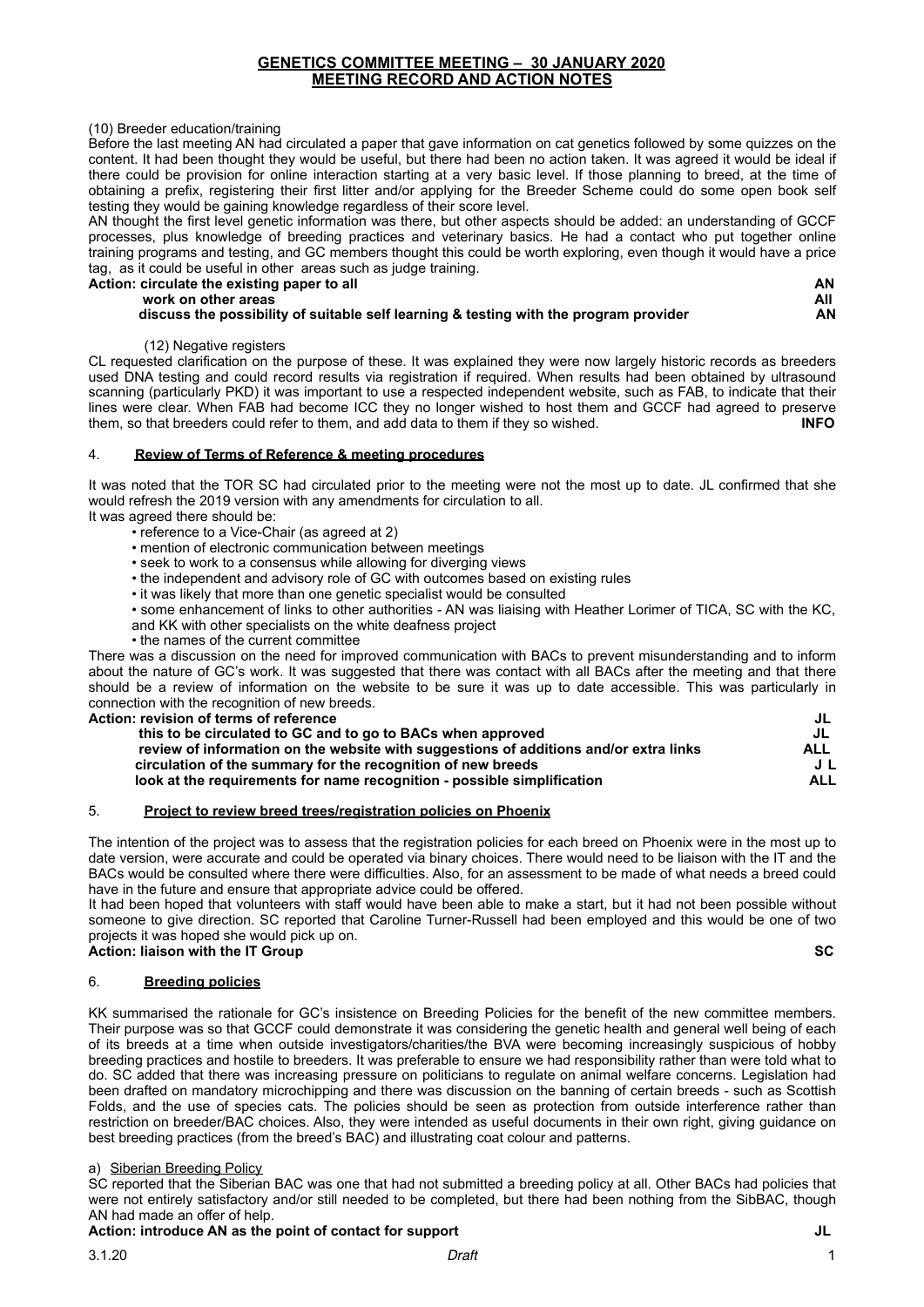### b) Burmese Breeding Policy

CL reported that this was nearing completion and would contain a discussion on the use of outcrossing. It was thought probable that although the BAC was reluctant to consider the import of foundation cats directly from the far east they would be willing to consider imports that evidenced foundation lines as approved by another registry. It was observed that GCCF was now the only major registry that did not make allowance for Burmese foundation cats. **Action: feedback to the BurBAC CL CL CL CL** 

### c) Egyptian Mau BAC

The second club was now involved with the BAC, but there had been no submission of the policy, and it was unclear whether there were copyright issues or any other reason for it not being completed. Action: Contact with the BAC to ascertain when it could be produced **Action:** Contact with the BAC to ascertain when it could be produced

### d) Abyssinian Breeding Policy

This had been discussed (3b)). It needed to be circulated as not all had seen it to contribute. **Action: policy circulation**  $J$ **L** 

### e) Oriental Breeding Policy

It was considered that there were no major issues with this policy, but it could do with a final polish.

- **•** It could be improved by photographs, but was to be commended on the section on deep set eyes
- **•** The test for deafness mentioned was not an option, but a requirement.
- **•** The genetic notation for white spotting was now WS
- **•** There was confusion between physical and genetic defects (and disposition was neither)
- It needed to be proof read for minor typos

It was noted that they stated the need for genetic diversity without discussing an outcross, although it was understood SIA and BAL were used. It was suggested it should be queried if the OJBAC was satisfied with this. Also, it would be ideal if the SIA allowed foundation cats with Thai origins as this would benefit the other Section 6 breeds. **Action: correspondence with OJBAC and SCJAC to make these points JL** 

### f) Revised Maine Coon policy

SM commented that Langford were no longer scanning for HCM. She thought the section should be revised to include a link to cardio-vascular specialists. The FAB site should no longer be referenced.

It was necessary to have the clarification on whether the testing of males for PKdef and SMA was intended to be mandatory. If it was then a registration policy change would be necessary.

# Action: policy circulation prior to BAC contact **Action: Action: policy circulation prior to BAC contact**

g) Lykoi

It was expected the breed would progress to Preliminary Status in February. A note of support would be sent to the breeder at that point to offer support for the development of a breeding policy. AN was already assisting. One point to address would be the unusual appearance, to make it clear the breed was not based upon physical defects or hairlessness. The coat was an unusual feature but not known to have any detrimental impact. **Action: a letter to be sent after February Council JL** 

h) Chartreux

The breed seemed to be making quiet progress, and was based upon some quality imports. **INFO**

### i) Turkish

It was confirmed that the Turkish Angora had received name recognition in February 2015, buy none were registered or shown with GCCF. They were different cats from the Van and Van Kidisi and would not be interbred.

It was suggested that the TurBAC be contacted to see if there was to be any review of their breeding policy. The breed's genetic diversity was queried as so few were now bred, but it was noted that they were a popular breed in Europe. **Action: contact with the BAC JL** 

## j) Ragdoll

It was noted that the breed no longer had an outcross and queried whether their Breeding Policy discussed the possibility. It was thought some consideration should be given to British Longhairs. **Action: contact with the BAC to open the conversation JL** 

k) Bengal

It was reported that TICA was withdrawing new outcrosses to the ALC, although there was considerable opposition to the change in policy. It was decided that the situation should be monitored for the final outcome. Then it would be known whether the GCCF breeders still had opportunity for new bloodlines from TICA imports. **INFO** 

### 7. **Registration policies for discussion**

### a) Oriental Shorthair (to include dominant white) and Foreign White

It was the intention of the Oriental Joint BAC to have the dominant white OSH alongside the Foreign White (also dominate white, but Siamese based) therefore the updated registration policies detailed the genetic testing required. There were two concerns:

• That there was still reference to screening for PKD in the introductory paragraphs of the Oriental policy, including the FAB programme. These no longer existed, so this needed to be deleted.

•The Foreign White (SIA 67) policy implied that two non-white cats could be parents of dominant white offspring. It was thought I was a matter of rephrasing rather than misunderstanding.

# **Action: these to be referred to OJBAC for correction prior to the Council supplementary agenda. JL**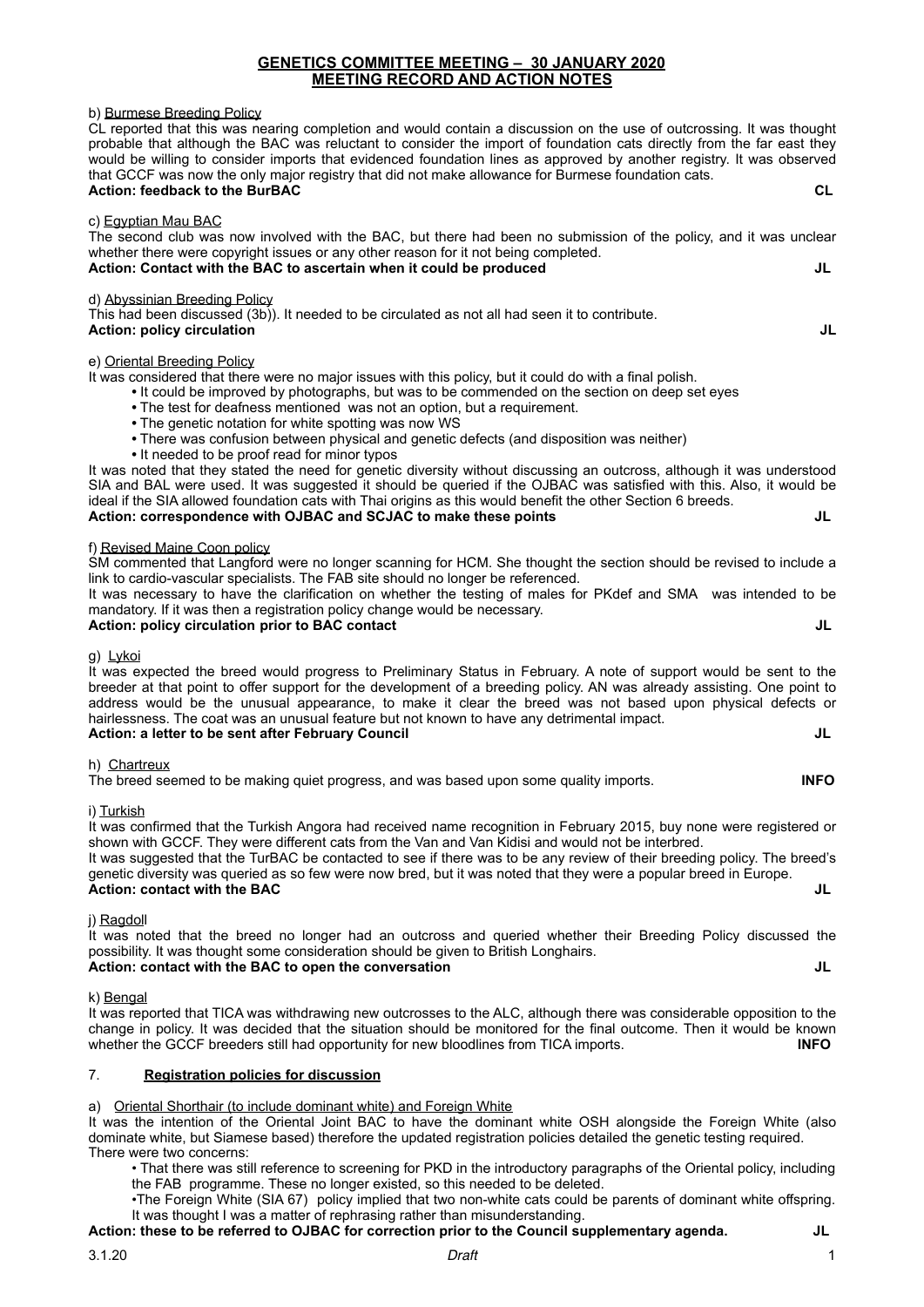### b) Suffolk

The Suffolk BAC had applied to the Board for black and blue to become new colours of an existing breed. However, it was understood that the application had been withdrawn. It was acknowledged the Suffolk breeders were in dispute over the type of cat they wished to breed and they had now lost their BAC Chairman. There had been a recent letter from the Board advising revisions to the SOP so that it was clear a SUF was not a poor Oriental in type, but distinct. It was agreed<br>INFO there was nothing to add at the present time.

### c) Ocicat and Aztec

JL reported that the Ocicat and Aztec BAC had moved slightly in that they were proposing to make testing for hypokalaemia, gangliosidosis and the Burmese craniofacial defect voluntary rather than mandatory. However, they still proposed that untested cats should be transferred to the genetic register. GC agreed that this was unnecessary when there was no evidence of these diseases in the GCCF Ocicat/Aztec population. This could be revised if a homo/ heterozygous cat was found. Until such time only outcrosses and imports required testing to prevent introduction of anything unwanted.

### Action: policy circulation prior to BAC contact **JU Action:** *JU* **JU** *JU*

### d) The Tonkinese

The Tonkinese revised registration policy also read as though frequent testing was required (to clear disease rather than confirm pattern) without making use of the register to record results and clear lines. This had been put to the BAC after the November Board meeting, but there had been no response to date. If unwanted genes existed in the population then a planned testing programme that included a record of cleared line was required and GC would advise on this. Otherwise, only outcrosses and imports required testing to prevent introduction of anything unwanted. **Action: policy circulation prior to BAC contact JL CONTACT ACTION: Action: DESIGN CONTACT ACTION: A LIGAC CONTACT ACTION: A LIGAC CONTACT ACTION: A LIGAC CONTACT ACTION: A LIGAC CONTACT ACTION: A LIGAC CONTACT ACTION: A L** 

### 8. **Breed promotion - the Sokoke**

SC reported that the breeder group had taken the previous GC advice not to use Bengal as an outcross but Egyptian Maus, Aztecs and classic tabby domestics. However, it was noted that the registration policy had not been updated to include that. The chief concern the Board had was that four imports were not sufficient as a foundation for a breed. More information had been requested and offered, but had not yet been received. (This arrived by email before the end of the meeting, but not in time to be discussed).

It was agreed that the offer to be made to the Breeder Group was to work with them to establish how diverse the Sokoke gene pool was, or would be, based on existing cats and new lines to be imported. If this could not be considered sufficient then they would have to evidence use of their proposed outcrosses to establish greater diversity.

It was stressed that GC had to be consistent. The same criteria had to be used when other new breeds were at the same stage of progression.

### **Action: circulation to GC of new information from the Sokoke Breeder Group JL**

## 9. **Mapping the deafness gene in white cats**

KK reported that a proposal had been drafted and submitted to the CWT. There had been verbal approval, but confirmation was required in writing for Nottingham-Trent and AHT, and RF would and ensure this was done. Costs would have risen at 1 January so there would need to be a revision.

With the aid of a computer diagram KK gave a brief explanation of the gene mapping. It had been established to date that the gene responsible for epistatic whiteness in cats (KIT) was different from that for dogs (MITR), and also that if KIT was responsible for deafness all white (and white spotted) cats would be deaf. They weren't, and it was known that cats did not have to be white to be deaf (cream boy from white parents) so it was likely to be a gene closely associated with KIT (therefore probable co-inheritance). ATOH1 was selected as a candidate as it was associated with inner ear cochlear development. It had close association to KIT and also to the gene responsible for Longhair, which was interesting as a recent study had shown that LH white cats were more prone to deafness than white SHs.

The aim was to produce a small pilot that could produce an evidence base for funding a research grant if anything was found from the sequencing. It was a GCCF project so official 'ownership' was necessary. There could also be the stipulation of a report to each Council meeting. Additional cats were not required as AHT had sufficient bio-samples, but could be in future if new data was required to validate any testing developed.

### Actions: formal notification of funding<br>continued work on the project and liaison with other experts, plus reports continued work on the project and liaison with other experts, plus reports

# 10. **Advice for Office staff on the dilute modifier**

This had been discussed on other occasions by GC, but there was a new Office team keen to give correct information and judges were still seeing cats that were wrong coloured and advising change. However, there were cases when the pedigree was such that it seemed impossible that the cat could be caramel or apricot.

It was agreed that for cats seen at shows that were wrong coloured the advice would be that if it was the opinion of two judges (as noted via a written or published show report) that the colour was influenced by dm then there should also be testing to establish that the cat was genetically dilute (dd) and the cat's registration could then be changed.

In a general discussion on incorrect registrations it was noted that the register depended on the accuracy of the information supplied by the breeder. In the case of queries where the impossible seemed to have occurred (tabby from selfs) the advice had to be to make checks rather than encourage registration in line with parentage. Advice could be taken from GC and the IT team.

### Action: consultation with the Asian BAC on the procedure for change<br> **Action: consultation with the Asian BAC on the procedure for change**<br> **SC liaison with Office staff and IT team**